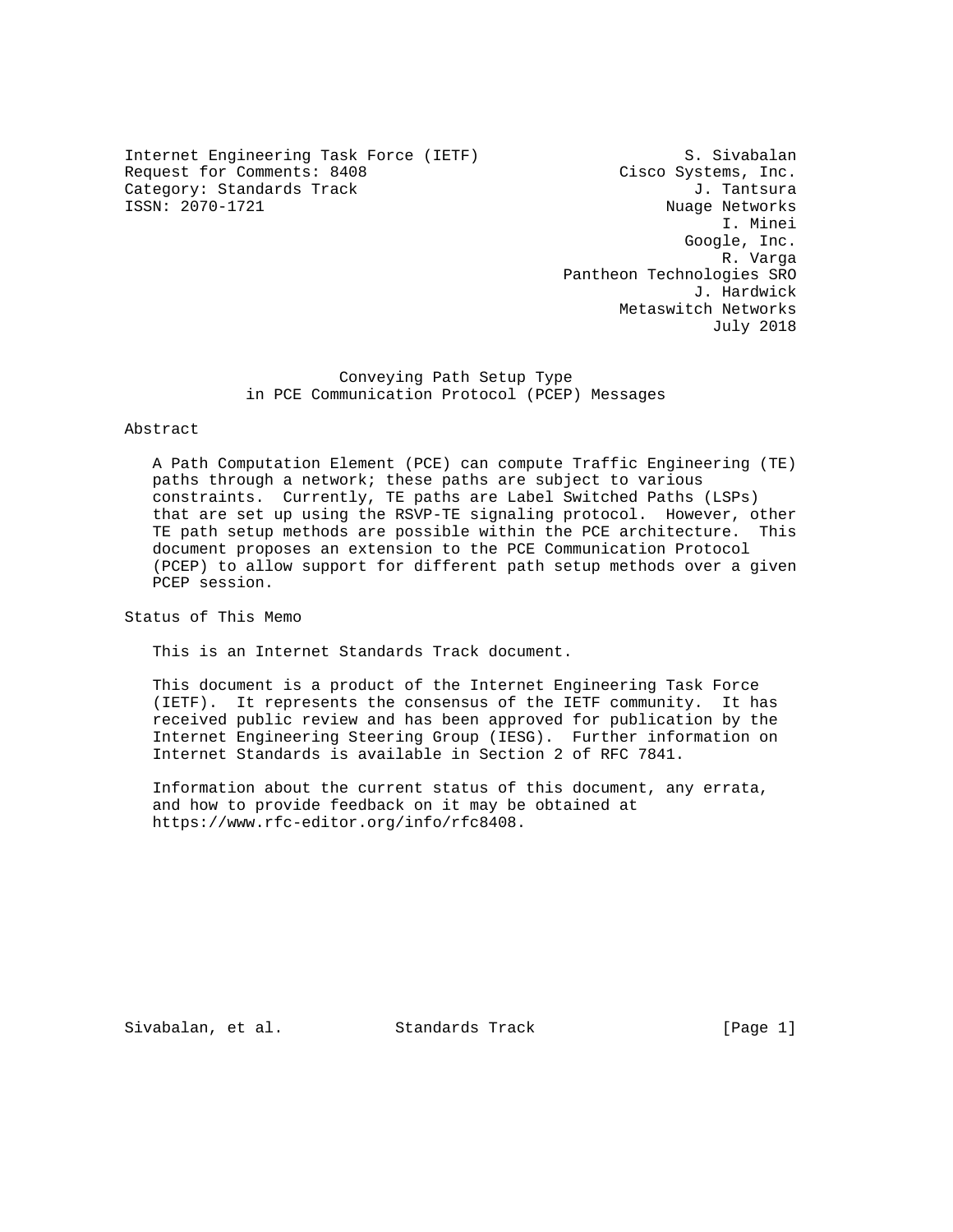# Copyright Notice

 Copyright (c) 2018 IETF Trust and the persons identified as the document authors. All rights reserved.

 This document is subject to BCP 78 and the IETF Trust's Legal Provisions Relating to IETF Documents (https://trustee.ietf.org/license-info) in effect on the date of publication of this document. Please review these documents carefully, as they describe your rights and restrictions with respect to this document. Code Components extracted from this document must include Simplified BSD License text as described in Section 4.e of the Trust Legal Provisions and are provided without warranty as described in the Simplified BSD License.

Table of Contents

|                                                            | 4              |
|------------------------------------------------------------|----------------|
|                                                            |                |
| 2.1                                                        | 4              |
| Path Setup Type Capability TLV<br>3.                       | $\overline{4}$ |
| $4$ .                                                      | 6              |
| 5.                                                         | 7              |
| Manaqeability Considerations<br>б.                         | 8              |
| 7.                                                         | 9              |
| 8 <sub>1</sub>                                             | 9              |
| Additions to PCEP TLV Type Indicators Registry<br>$8.1$ .  | 9              |
| New PCEP Path Setup Types Registry<br>8.2.                 | 9              |
| 8.3. Additions to PCEP-ERROR Object Error Types and Values |                |
|                                                            | 10             |
| 9.                                                         | 10             |
| Normative References<br>9.1.                               | 10             |
| 9.2. Informative References                                | 11             |
|                                                            | 11             |
|                                                            | 11             |
|                                                            | 12             |

Sivabalan, et al. Standards Track [Page 2]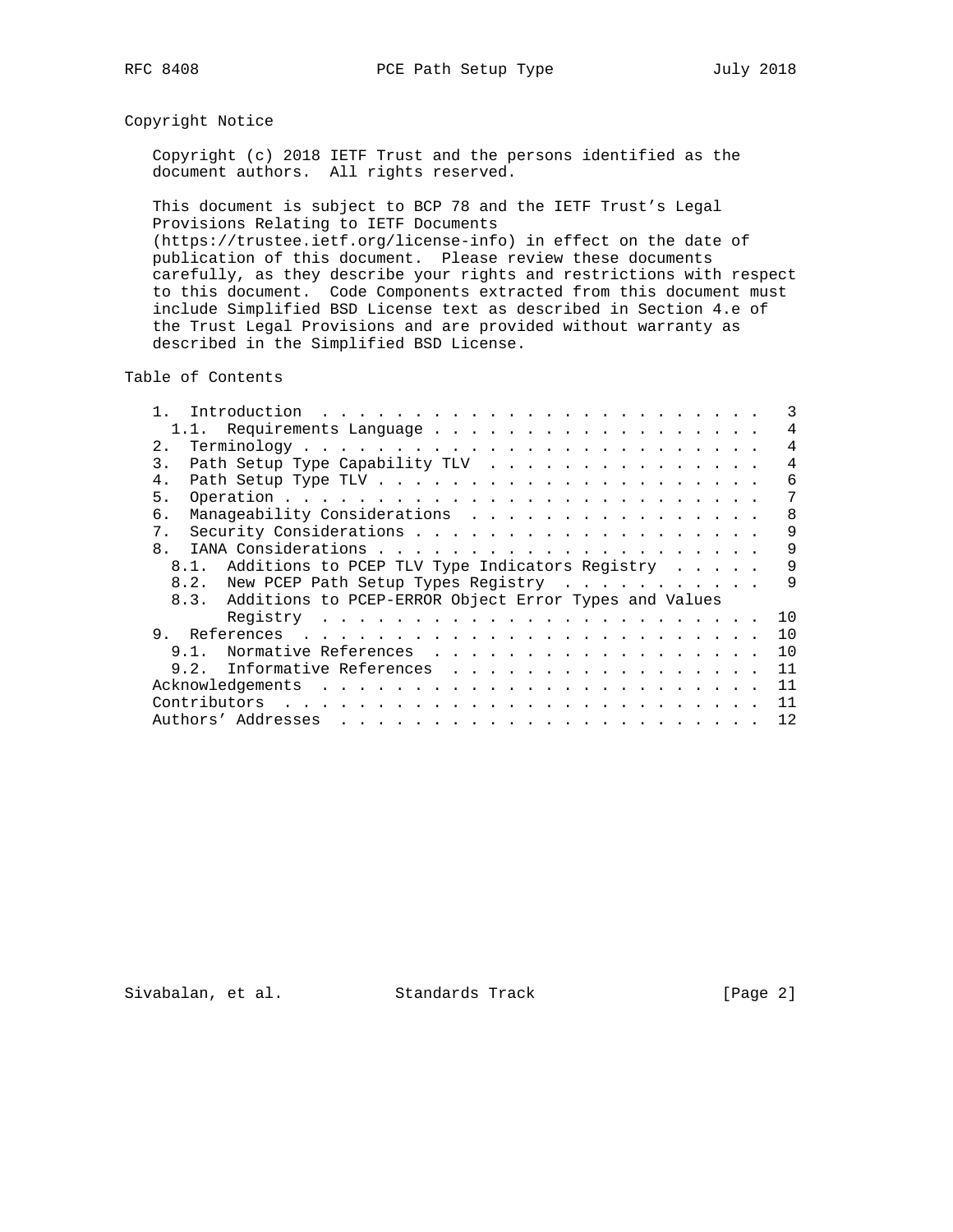## 1. Introduction

 [RFC5440] describes the PCE Communication Protocol (PCEP) for communication between a Path Computation Client (PCC) and a Path Computation Element (PCE) or between a PCE and a PCE. A PCC requests, from a PCE, a path subject to various constraints and optimization criteria. The PCE responds to the PCC with a hop-by-hop path in an Explicit Route Object (ERO). The PCC uses the ERO to set up the path in the network.

 [RFC8231] specifies extensions to PCEP that allow a PCC to delegate its LSPs to a PCE. The PCE can then update the state of LSPs delegated to it. In particular, the PCE may modify the path of an LSP by sending a new ERO. The PCC uses this ERO to reroute the LSP in a make-before-break fashion. [RFC8281] specifies a mechanism that allows a PCE to dynamically instantiate an LSP on a PCC by sending the ERO and the characteristics of the LSP. The PCC creates the LSP using the ERO and other attributes sent by the PCE.

 So far, PCEP and its extensions have assumed that the TE paths are label switched and are established via the RSVP-TE signaling protocol. However, other methods of LSP setup are possible in the PCE architecture (see [RFC4655] and [RFC4657]). This document generalizes PCEP to allow other LSP setup methods to be used. It defines two new TLVs and specifies the base procedures to facilitate this:

- o The PATH-SETUP-TYPE-CAPABILITY TLV allows a PCEP speaker to announce which LSP setup methods it supports when the PCEP session is established.
- o The PATH-SETUP-TYPE TLV allows a PCEP speaker to specify which setup method should be used for a given LSP. When multiple path setup types are deployed in a network, a given PCEP session may have to simultaneously support more than one path setup type. A PCEP speaker uses the PATH-SETUP-TYPE TLV to explicitly indicate the intended path setup type in the appropriate PCEP messages, unless the path setup type is RSVP-TE (which is assumed to be the path setup type if no other setup type is indicated). This is so that both the PCC and the PCE can take the necessary steps to set up the path.

 This document defines a path setup type code for RSVP-TE. When a new path setup type (other than RSVP-TE) is introduced for setting up a path, a path setup type code and, optionally, a sub-TLV pertaining to the new path setup type will be defined by the document that specifies the new path setup type.

Sivabalan, et al. Standards Track [Page 3]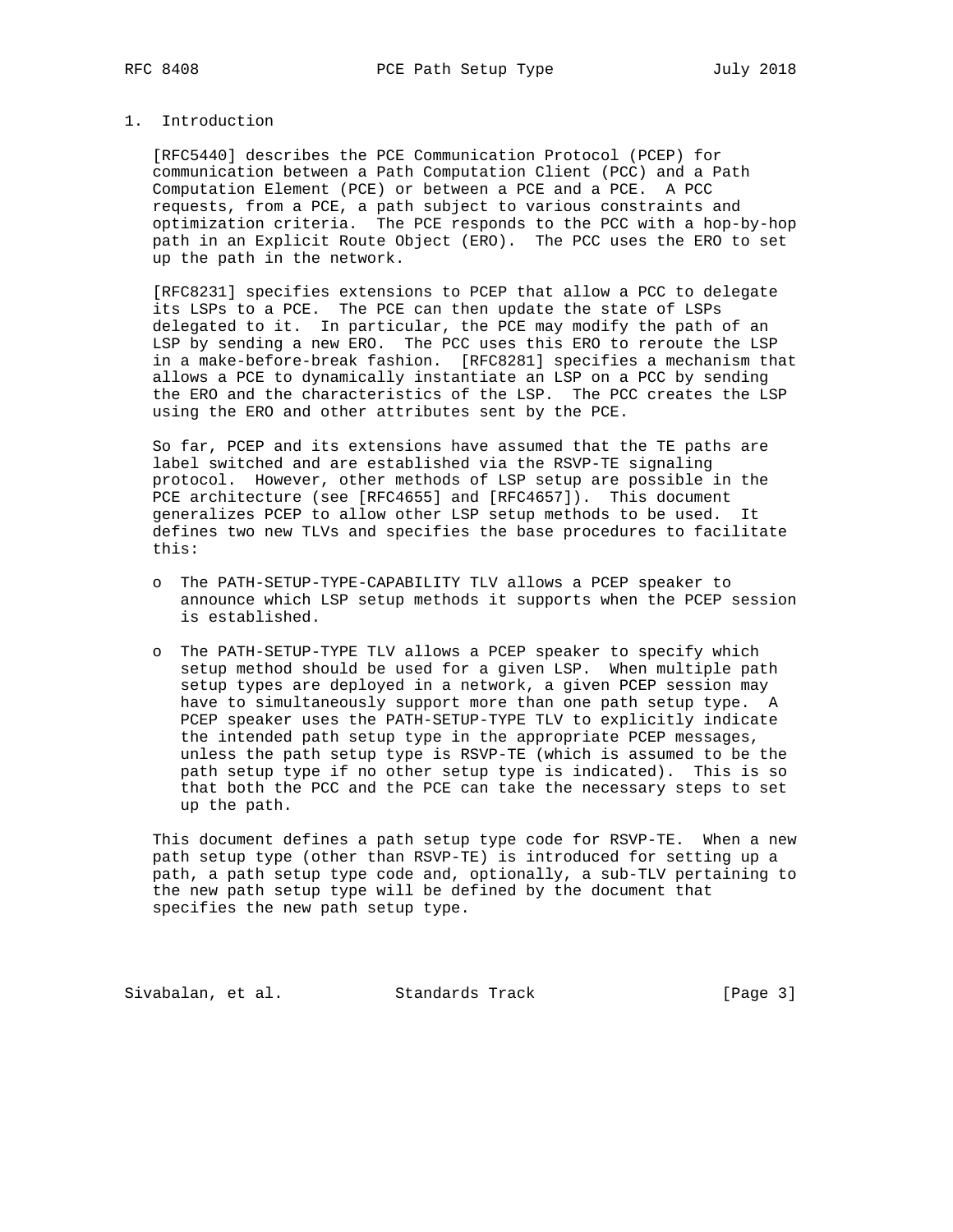#### 1.1. Requirements Language

 The key words "MUST", "MUST NOT", "REQUIRED", "SHALL", "SHALL NOT", "SHOULD", "SHOULD NOT", "RECOMMENDED", "NOT RECOMMENDED", "MAY", and "OPTIONAL" in this document are to be interpreted as described in BCP 14 [RFC2119] [RFC8174] when, and only when, they appear in all capitals, as shown here.

2. Terminology

The following terminology is used in this document:

ERO: Explicit Route Object

PCC: Path Computation Client

PCE: Path Computation Element

PCEP: PCE Communication Protocol

PST: Path Setup Type

TLV: Type, Length, and Value

3. Path Setup Type Capability TLV

 A PCEP speaker indicates which PSTs it supports during the PCEP initialization phase using the following process. When the PCEP session is created, it sends an Open message with an OPEN object containing the PATH-SETUP-TYPE-CAPABILITY TLV. The format of this TLV is as follows.

0  $1$   $2$   $3$  0 1 2 3 4 5 6 7 8 9 0 1 2 3 4 5 6 7 8 9 0 1 2 3 4 5 6 7 8 9 0 1 +-+-+-+-+-+-+-+-+-+-+-+-+-+-+-+-+-+-+-+-+-+-+-+-+-+-+-+-+-+-+-+-+ Type (34) | Length +-+-+-+-+-+-+-+-+-+-+-+-+-+-+-+-+-+-+-+-+-+-+-+-+-+-+-+-+-+-+-+-+ Reserved | Num of PSTs +-+-+-+-+-+-+-+-+-+-+-+-+-+-+-+-+-+-+-+-+-+-+-+-+-+-+-+-+-+-+-+-+ PST#1 | ... | PST#N | Padding +-+-+-+-+-+-+-+-+-+-+-+-+-+-+-+-+-+-+-+-+-+-+-+-+-+-+-+-+-+-+-+-+ | | // Optional sub-TLVs (variable) // | | +-+-+-+-+-+-+-+-+-+-+-+-+-+-+-+-+-+-+-+-+-+-+-+-+-+-+-+-+-+-+-+-+

Figure 1: PATH-SETUP-TYPE-CAPABILITY TLV

Sivabalan, et al. Standards Track [Page 4]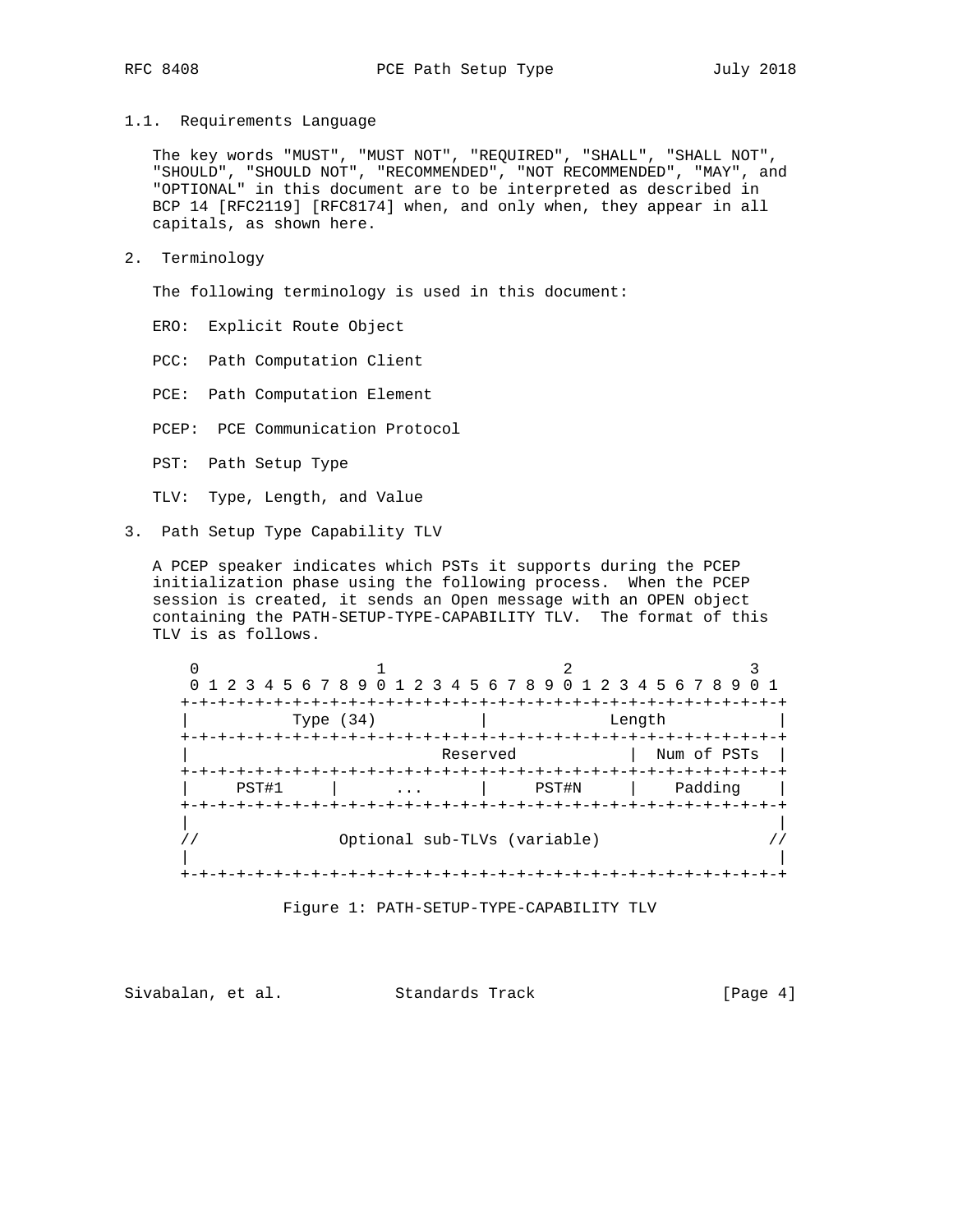The TLV Type is 34. Its Reserved field MUST be set to zero by the sender and MUST be ignored by the receiver. The other fields in the TLV are as follows.

- Length: The total length in bytes of the remainder of the TLV, that is, excluding the Type and Length fields.
- Num of PSTs: The number of PSTs in the following list, excluding padding.
- List of PSTs: A list of the PSTs that the PCEP speaker supports. Each PST is a single byte in length. Duplicate entries in this list MUST be ignored. The PCEP speaker MUST pad the list with zeros so that it is a multiple of four bytes in length. This document defines the following PST value:
	- \* PST = 0: Path is set up using the RSVP-TE signaling protocol
- Optional sub-TLVs: A list of sub-TLVs associated with the supported PSTs. Each PST has zero or one sub-TLVs associated with it, and each sub-TLV is associated with exactly one PST. Each sub-TLV MUST obey the rules for TLV formatting defined in [RFC5440]. That is, each sub-TLV is padded to a four-byte alignment, and the Length field of each sub-TLV does not include the padding bytes. This document does not define any sub-TLVs; an example sub-TLV can be found in [PCEP-EXTENSIONS].

 A PCEP speaker MUST check that this TLV is correctly formatted, as follows.

- o If there are no sub-TLVs, then the TLV Length field MUST be equal to four bytes plus the size of the PST list, excluding any padding bytes.
- o If there are sub-TLVs, then the TLV Length field MUST be equal to four bytes plus the size of the PST list (rounded up to the nearest multiple of four) plus the size of the appended sub-TLVs, excluding any padding bytes in the final sub-TLV.
- o The Num of PSTs field MUST be greater than zero.

 If a PCEP speaker receives a PATH-SETUP-TYPE-CAPABILITY TLV that violates these rules, then the PCEP speaker MUST send a PCErr message with Error-Type = 10 (Reception of an invalid object) and Error-value = 11 (Malformed object) and MUST close the PCEP session. The PCEP speaker MAY include the malformed OPEN object in the PCErr message as well.

Sivabalan, et al. Standards Track [Page 5]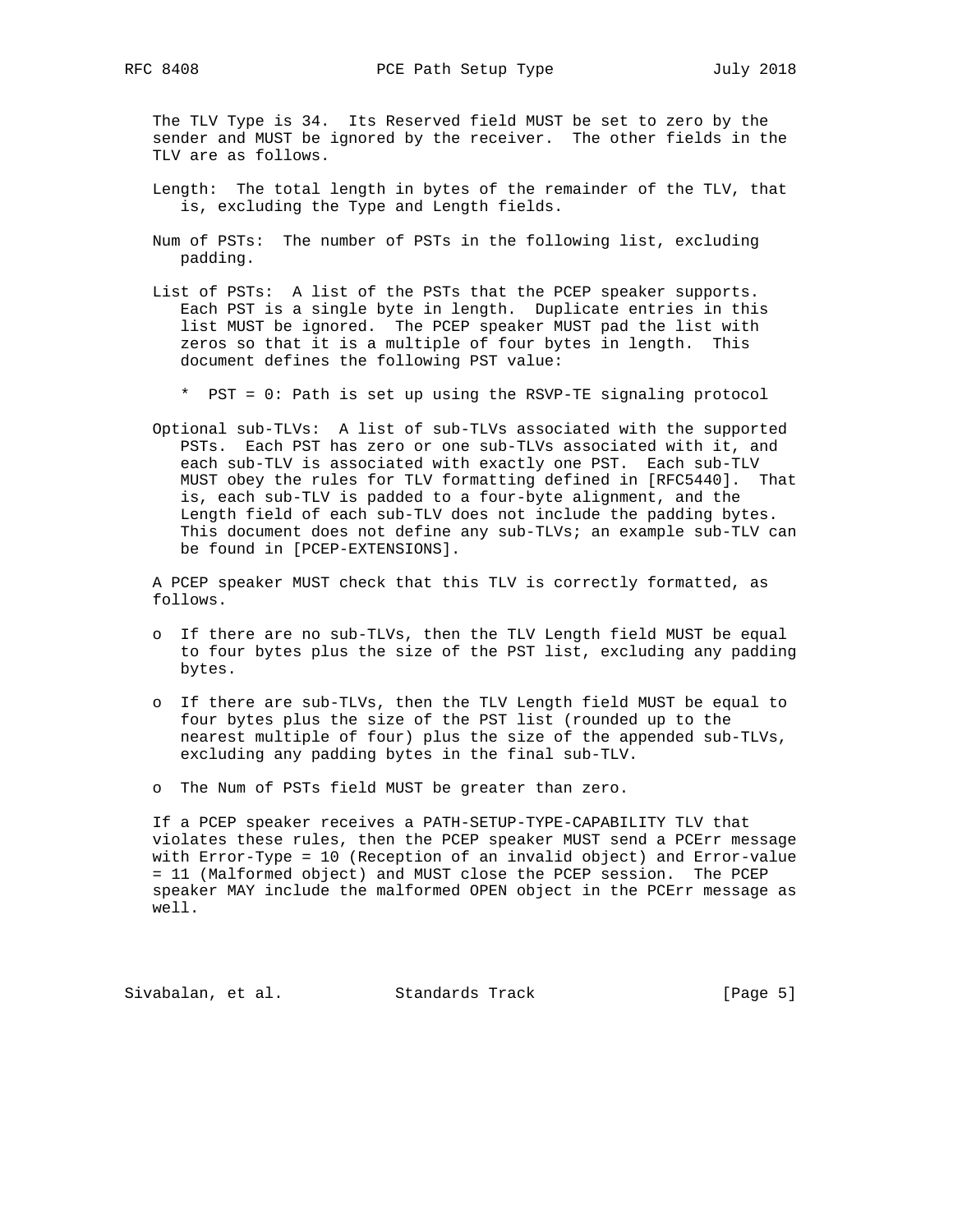If a PCEP speaker receives an OPEN object with more than one PATH- SETUP-TYPE-CAPABILITY TLV, then it MUST ignore all but the first instance of this TLV.

 The absence of the PATH-SETUP-TYPE-CAPABILITY TLV from the OPEN object is equivalent to a PATH-SETUP-TYPE-CAPABILITY TLV containing a single PST value of 0 (Path is set up using the RSVP-TE signaling protocol) and no sub-TLVs. A PCEP speaker MAY omit the PATH-SETUP- TYPE-CAPABILITY TLV if the only PST it supports is RSVP-TE. If a PCEP speaker supports other PSTs besides RSVP-TE, then it SHOULD include the PATH-SETUP-TYPE-CAPABILITY TLV in its OPEN object.

 If a PCEP speaker does not recognize the PATH-SETUP-TYPE-CAPABILITY TLV, it will ignore the TLV in accordance with [RFC5440].

4. Path Setup Type TLV

 When a PCEP session is used to set up TE paths using different methods, the corresponding PCE and PCC must be aware of the path setup method used. This means that a PCE must be able to specify paths in the correct format, and a PCC must be able to take control plane and forwarding-plane actions appropriate to the PST.

| 0 1 2 3 4 5 6 7 8 9 0 1 2 3 4 5 6 7 8 9 0 1 2 3 4 5 6 7 8 9 0 1 |  |  |  |  |             |  |  |  |  |  |  |          |  |  |  |  |  |  |  |  |              |     |  |  |  |  |
|-----------------------------------------------------------------|--|--|--|--|-------------|--|--|--|--|--|--|----------|--|--|--|--|--|--|--|--|--------------|-----|--|--|--|--|
|                                                                 |  |  |  |  |             |  |  |  |  |  |  |          |  |  |  |  |  |  |  |  |              |     |  |  |  |  |
|                                                                 |  |  |  |  | Type $(28)$ |  |  |  |  |  |  |          |  |  |  |  |  |  |  |  | Length $(4)$ |     |  |  |  |  |
|                                                                 |  |  |  |  |             |  |  |  |  |  |  |          |  |  |  |  |  |  |  |  |              |     |  |  |  |  |
|                                                                 |  |  |  |  |             |  |  |  |  |  |  | Reserved |  |  |  |  |  |  |  |  |              | PST |  |  |  |  |
|                                                                 |  |  |  |  |             |  |  |  |  |  |  |          |  |  |  |  |  |  |  |  |              |     |  |  |  |  |

#### Figure 2: PATH-SETUP-TYPE TLV

 The PATH-SETUP-TYPE TLV is an optional TLV associated with the Request Parameters (RP) [RFC5440] and the Stateful PCE Request Parameters (SRP) [RFC8231] objects. Its format is shown in Figure 2. The TLV type is 28. Its Reserved field MUST be set to zero. The one-byte PST field contains the PST as defined for the PATH-SETUP- TYPE-CAPABILITY TLV.

 The absence of the PATH-SETUP-TYPE TLV is equivalent to a PATH-SETUP- TYPE TLV with a PST value of 0 (Path is set up using the RSVP-TE signaling protocol). A PCEP speaker MAY omit the TLV if the PST is RSVP-TE. If the RP or SRP object contains more than one PATH-SETUP- TYPE TLV, only the first TLV MUST be processed, and the rest MUST be ignored.

Sivabalan, et al. Standards Track [Page 6]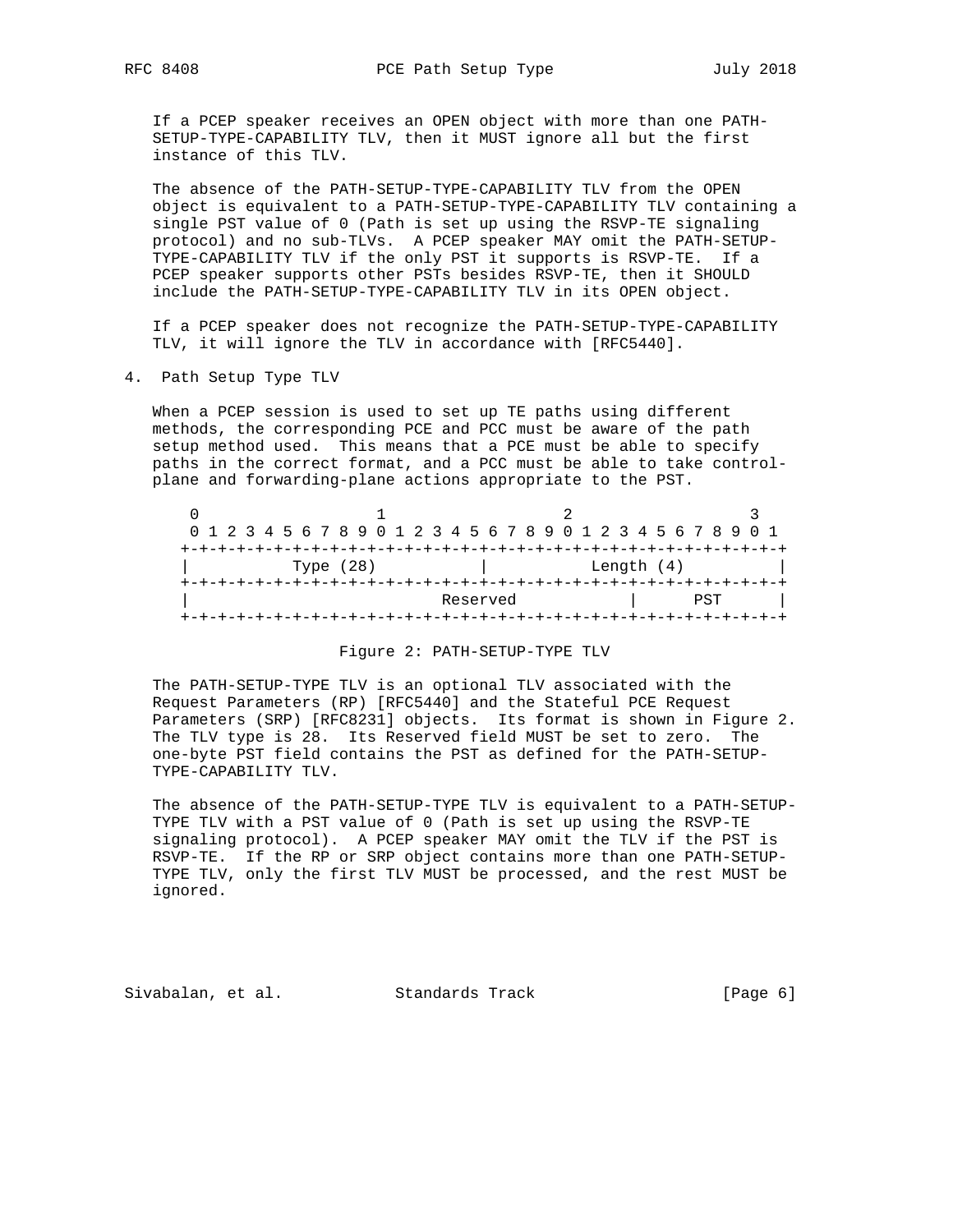If a PCEP speaker does not recognize the PATH-SETUP-TYPE TLV, it will ignore the TLV in accordance with [RFC5440] and use RSVP-TE to set up the path.

5. Operation

 During the PCEP initialization phase, if a PCEP speaker receives a PATH-SETUP-TYPE-CAPABILITY TLV from its peer, it MUST assume that the peer supports only the PSTs listed in the TLV. If the PCEP speaker and its peer have no PSTs in common, then the PCEP speaker MUST send a PCErr message with Error-Type = 21 (Invalid traffic engineering path setup type) and Error-value = 2 (Mismatched path setup type) and close the PCEP session.

 If the peer has sent no PATH-SETUP-TYPE-CAPABILITY TLV, then the PCEP speaker MUST infer that the peer supports path setup using at least RSVP-TE. The PCEP speaker MAY also infer that the peer supports other path setup types, but the means of inference are outside the scope of this document.

 When a PCC sends a PCReq message to a PCE [RFC5440], it MUST include the PATH-SETUP-TYPE TLV in the RP object, unless the intended PST is RSVP-TE (in which case it MAY omit the PATH-SETUP-TYPE TLV). If the PCE is capable of expressing the path in a format appropriate to the intended PST, it MUST use the appropriate ERO format in the PCRep message.

 When a PCE sends a PCRep message to a PCC [RFC5440], it MUST include the PATH-SETUP-TYPE TLV in the RP object, unless the PST is RSVP-TE (in which case it MAY omit the PATH-SETUP-TYPE TLV). If the PCE does not support the intended PST, it MUST send a PCErr message with Error-Type = 21 (Invalid traffic engineering path setup type) and Error-value = 1 (Unsupported path setup type) and close the PCEP session. If the PSTs corresponding to the PCReq and PCRep messages do not match, the PCC MUST send a PCErr message with Error-Type = 21 (Invalid traffic engineering path setup type) and Error-value = 2 (Mismatched path setup type) and close the PCEP session.

 When a stateful PCE sends a PCUpd message [RFC8231] or a PCInitiate message [RFC8281] to a PCC, it MUST include the PATH-SETUP-TYPE TLV in the SRP object, unless the intended PST is RSVP-TE (in which case it MAY omit the PATH-SETUP-TYPE TLV). If the PCC does not support the PST associated with the PCUpd or PCInitiate message, it MUST send a PCErr message with Error-Type = 21 (Invalid traffic engineering path setup type) and Error-value = 1 (Unsupported path setup type) and close the PCEP session.

Sivabalan, et al. Standards Track [Page 7]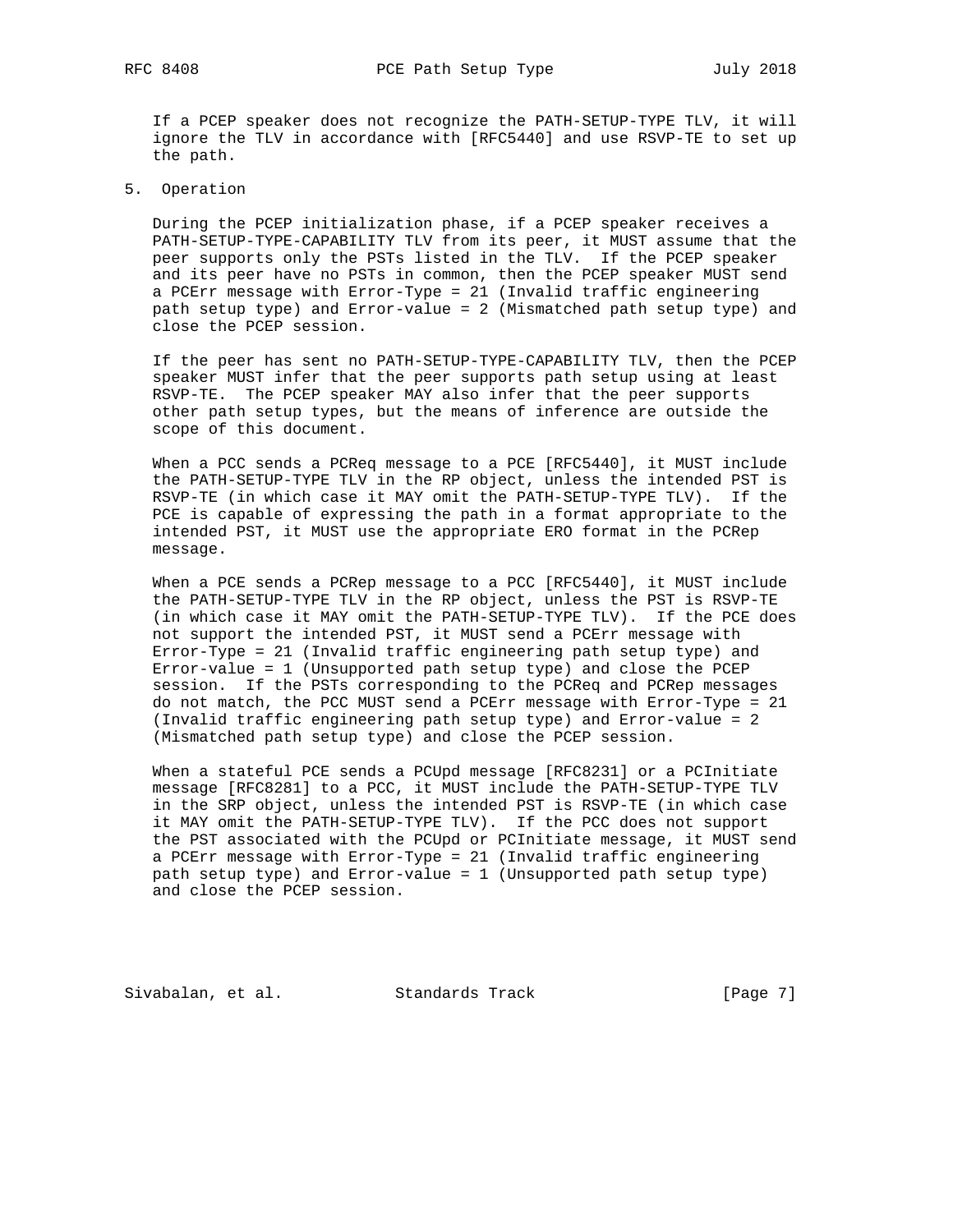When a PCC sends a PCRpt message to a stateful PCE [RFC8231], it MUST include the PATH-SETUP-TYPE TLV in the SRP object, unless the PST is RSVP-TE (in which case it MAY omit the PATH-SETUP-TYPE TLV). The PCC MUST include the SRP object in the PCRpt message if the PST is not RSVP-TE, even when the SRP-ID-number is the reserved value of 0x00000000. If the PCRpt message is triggered by a PCUpd or PCInitiate message, then the PST that the PCC indicates in the PCRpt message MUST match the PST that the stateful PCE intended in the PCUpd or PCInitiate message. If it does not match, then the PCE MUST send a PCErr message with Error-Type = 21 (Invalid traffic engineering path setup type) and Error-value = 2 (Mismatched path setup type) and close the PCEP session.

6. Manageability Considerations

 This document generalizes PCEP to allow path setup methods other than RSVP-TE to be used by the network (but does not define any new path setup types besides RSVP-TE). It is possible that, in a given network, multiple path setup methods will be used. It is also possible that not all devices will support the same set of path setup methods. Managing networks that combine multiple path setup methods may therefore raise some challenges from a configuration and observability point of view.

 Each document that defines a new path setup type in the "PCEP Path Setup Types" registry (Section 8.2) must include a Manageability Considerations section. The Manageability Considerations section must explain how operators can manage PCEP with the new path setup type. It must address the following questions, which are generally applicable when working with multiple path setup types in PCEP.

- o What are the criteria for when devices will use the new path setup type in PCEP, and how can the operator control this?
- o How can the network be migrated to the new path setup type, and are there any backwards-compatibility issues that operators need to be aware of?
- o Are paths set up using the new path setup type intended to coexist with other paths over the long term, and if so, how is this situation managed with PCEP?
- o How can operators verify the correct operation of PCEP in the network with respect to the new path setup type? Which fault conditions must be reported to the operators?

Sivabalan, et al. Standards Track [Page 8]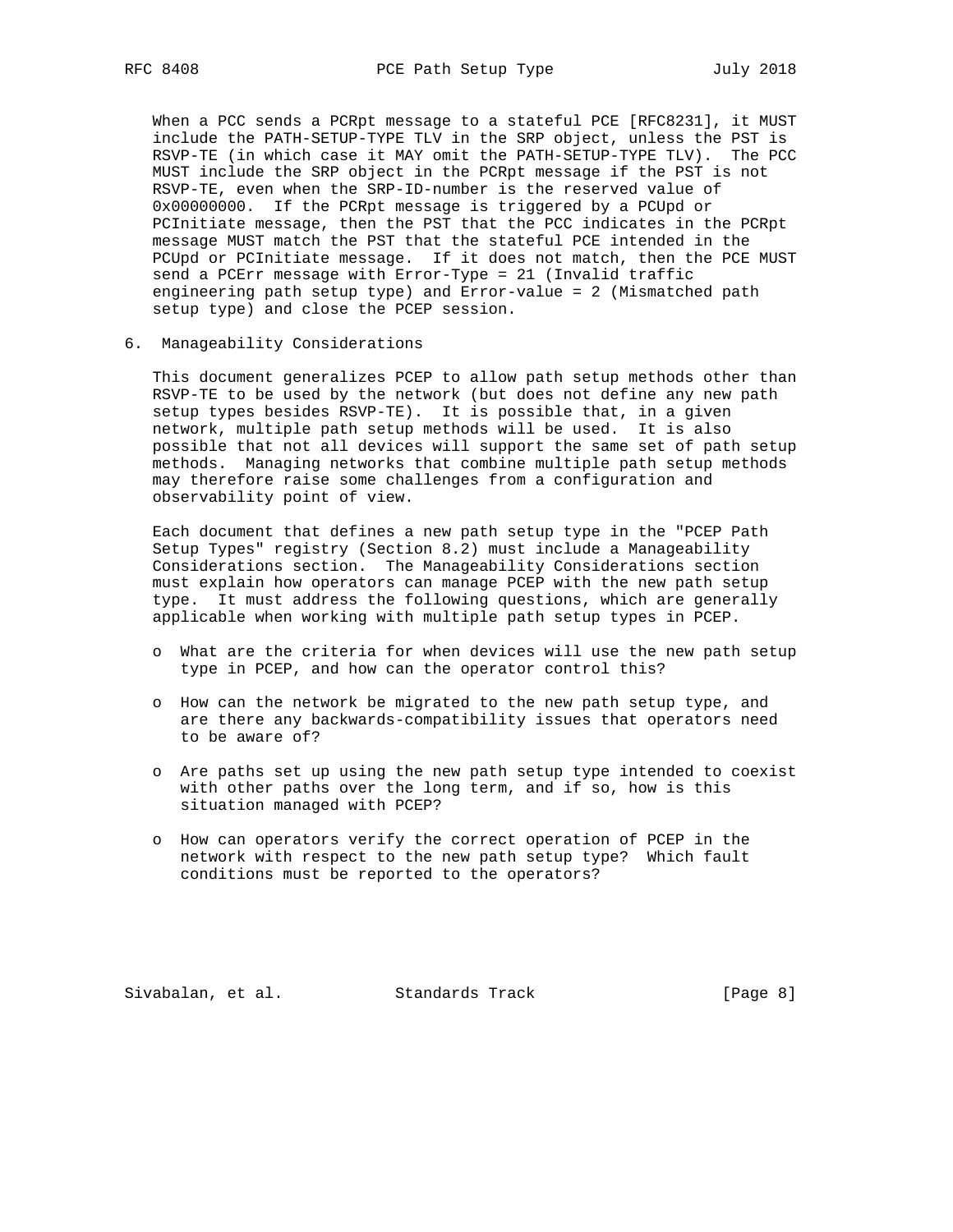o Are there any existing management interfaces (such as YANG models) that must be extended to model the operation of PCEP in the network with respect to the new path setup type?

 See [RFC5706] for further guidance on how to write Manageability Considerations sections in Standards Track documents.

7. Security Considerations

 The security considerations described in [RFC5440] and [RFC8281] are applicable to this specification. No additional security measure is required.

 Note that if the security mechanisms of [RFC5440] and [RFC8281] are not used, then the protocol described in this document could be attacked in the following new way. An attacker, using a TCP man-in the-middle attack, could inject error messages into the PCEP session when a particular PST is (or is not) used. Doing this could potentially force the use of a specific PST, which may allow the attacker to subsequently attack a weakness in that PST.

- 8. IANA Considerations
- 8.1. Additions to PCEP TLV Type Indicators Registry

 IANA has allocated the following code points in the "PCEP TLV Type Indicators" registry.

| Value | Description                | Reference |
|-------|----------------------------|-----------|
|       |                            |           |
| 28    | PATH-SETUP-TYPE            | RFC 8408  |
| 34    | PATH-SETUP-TYPE-CAPABILITY | RFC 8408  |

8.2. New PCEP Path Setup Types Registry

 IANA has created a new sub-registry within the "Path Computation Element Protocol (PCEP) Numbers" registry called "PCEP Path Setup Types". The allocation policy for this new registry is IETF Review [RFC8126]. This new registry contains the following value:

| Value  | Description                                            | Reference |  |  |  |  |  |
|--------|--------------------------------------------------------|-----------|--|--|--|--|--|
|        |                                                        |           |  |  |  |  |  |
| $\cup$ | Path is set up using the<br>RSVP-TE signaling protocol | RFC 8408  |  |  |  |  |  |

Sivabalan, et al. Standards Track [Page 9]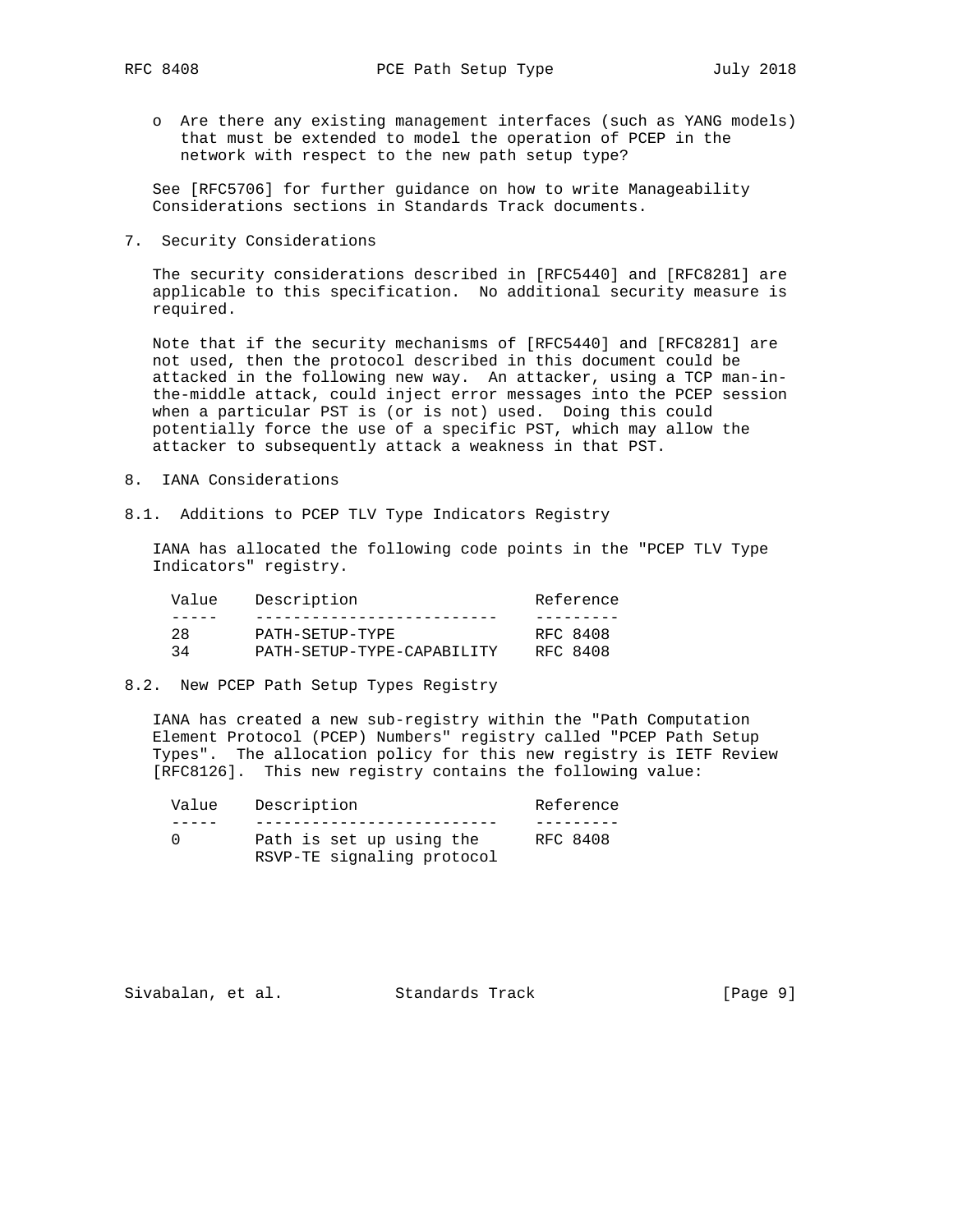8.3. Additions to PCEP-ERROR Object Error Types and Values Registry

 IANA has allocated the following code points in the "PCEP-ERROR Object Error Types and Values" registry.

Error-Type Meaning and the material control of the Reference ---------- ------------------------------------------- --------- 10 Reception of an invalid object RFC 5440 Error-value = 11: Malformed object RFC 8408 21 Invalid traffic engineering path setup type RFC 8408 Error-value = 0: Unassigned RFC 8408 Error-value = 1: Unsupported path setup type RFC 8408 Error-value = 2: Mismatched path setup type RFC 8408

### 9. References

- 9.1. Normative References
	- [RFC2119] Bradner, S., "Key words for use in RFCs to Indicate Requirement Levels", BCP 14, RFC 2119, DOI 10.17487/RFC2119, March 1997, <https://www.rfc-editor.org/info/rfc2119>.
	- [RFC5440] Vasseur, JP., Ed. and JL. Le Roux, Ed., "Path Computation Element (PCE) Communication Protocol (PCEP)", RFC 5440, DOI 10.17487/RFC5440, March 2009, <https://www.rfc-editor.org/info/rfc5440>.
	- [RFC8174] Leiba, B., "Ambiguity of Uppercase vs Lowercase in RFC 2119 Key Words", BCP 14, RFC 8174, DOI 10.17487/RFC8174, May 2017, <https://www.rfc-editor.org/info/rfc8174>.
	- [RFC8231] Crabbe, E., Minei, I., Medved, J., and R. Varga, "Path Computation Element Communication Protocol (PCEP) Extensions for Stateful PCE", RFC 8231, DOI 10.17487/RFC8231, September 2017, <https://www.rfc-editor.org/info/rfc8231>.
	- [RFC8281] Crabbe, E., Minei, I., Sivabalan, S., and R. Varga, "Path Computation Element Communication Protocol (PCEP) Extensions for PCE-Initiated LSP Setup in a Stateful PCE Model", RFC 8281, DOI 10.17487/RFC8281, December 2017, <https://www.rfc-editor.org/info/rfc8281>.

Sivabalan, et al. Standards Track [Page 10]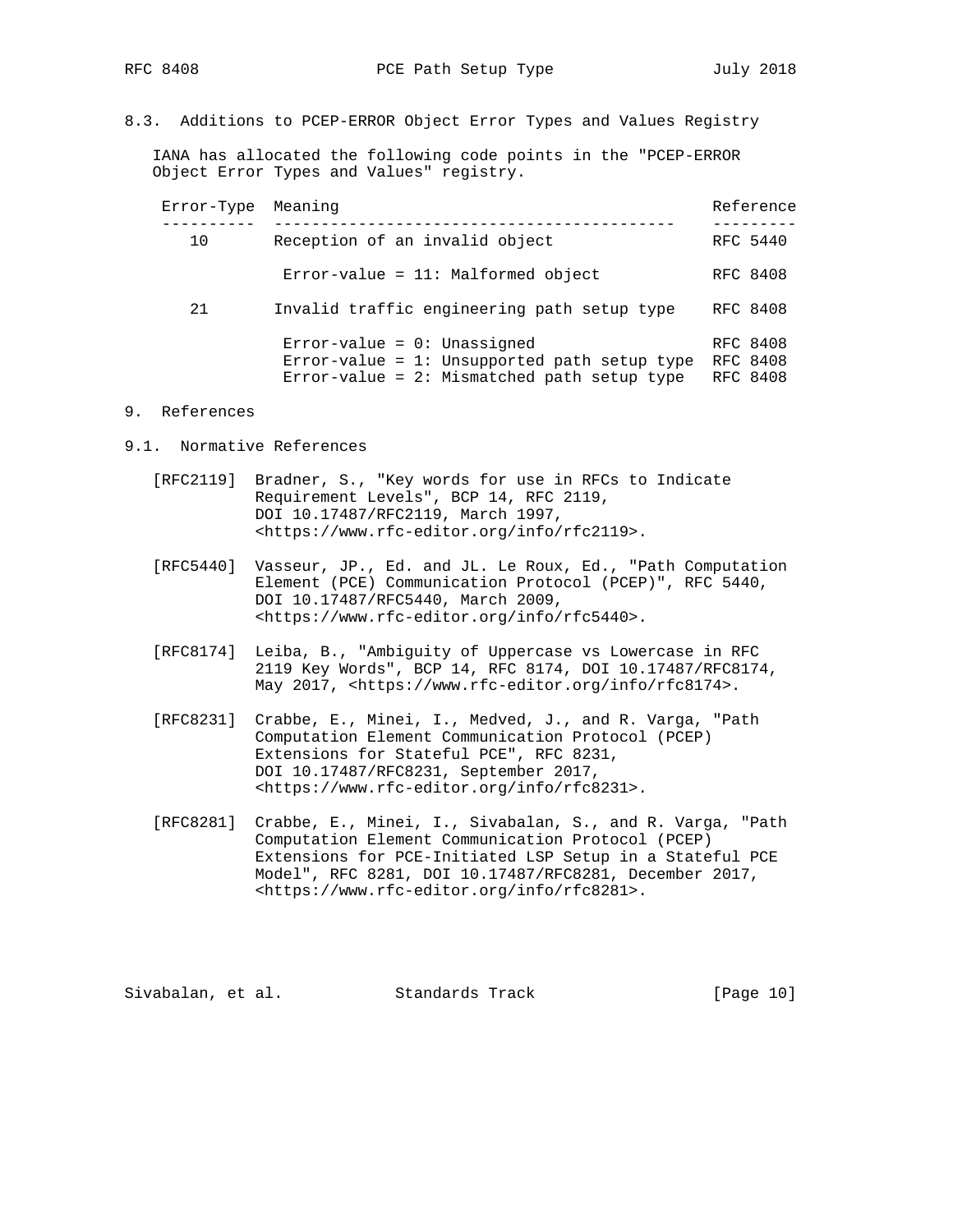9.2. Informative References

#### [PCEP-EXTENSIONS]

 Sivabalan, S., Filsfils, C., Tantsura, J., Henderickx, W., and J. Hardwick, "PCEP Extensions for Segment Routing", Work in Progress, draft-ietf-pce-segment-routing-12, June 2018.

- [RFC4655] Farrel, A., Vasseur, J., and J. Ash, "A Path Computation Element (PCE)-Based Architecture", RFC 4655, DOI 10.17487/RFC4655, August 2006, <https://www.rfc-editor.org/info/rfc4655>.
- [RFC4657] Ash, J., Ed. and J. Le Roux, Ed., "Path Computation Element (PCE) Communication Protocol Generic Requirements", RFC 4657, DOI 10.17487/RFC4657, September 2006, <https://www.rfc-editor.org/info/rfc4657>.
- [RFC5706] Harrington, D., "Guidelines for Considering Operations and Management of New Protocols and Protocol Extensions", RFC 5706, DOI 10.17487/RFC5706, November 2009, <https://www.rfc-editor.org/info/rfc5706>.
- [RFC8126] Cotton, M., Leiba, B., and T. Narten, "Guidelines for Writing an IANA Considerations Section in RFCs", BCP 26, RFC 8126, DOI 10.17487/RFC8126, June 2017, <https://www.rfc-editor.org/info/rfc8126>.

## Acknowledgements

We would like to thank Marek Zavodsky for valuable comments.

#### Contributors

The following people contributed to this document:

- Jan Medved
- Edward Crabbe

Sivabalan, et al. Standards Track [Page 11]